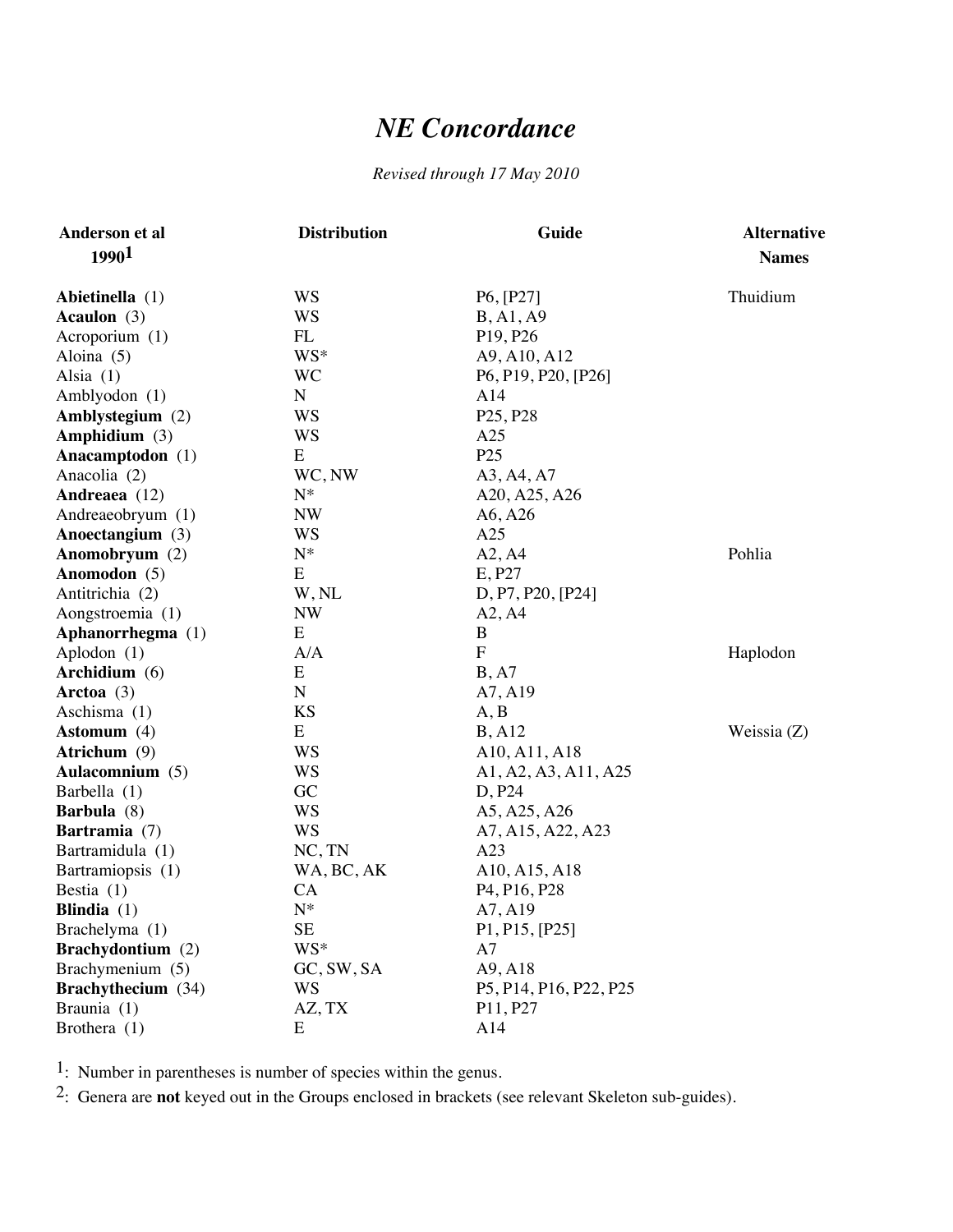| Brotherella (2)        | E, NW       | P1, P5, P8, P19, [P23]                                                     |                 |
|------------------------|-------------|----------------------------------------------------------------------------|-----------------|
| <b>Bruchia</b> $(10)$  | WS          | B, A7, A23, A24                                                            |                 |
| <b>Bryhnia</b> $(3)$   | E           | P <sub>14</sub> , P <sub>21</sub> , [P <sub>24</sub> ]                     |                 |
| Bryoandersonia (1)     | E           | P2, [P22]                                                                  |                 |
| Bryobrittonia (1)      | AK          | A24                                                                        |                 |
| Bryocrumia (1)         | NC, SC      | P <sub>26</sub>                                                            |                 |
| Bryoerythrophyllum (5) | WS          | A17                                                                        |                 |
| Bryohaplocladium (3)   | E, AZ       | P6, [P27]                                                                  |                 |
| Bryoxiphium (1)        | WS*         | A <sub>1</sub>                                                             |                 |
| <b>Bryum</b> $(66)$    | <b>WS</b>   | A2, A4, A9, A16, A17, A18, A24                                             |                 |
| <b>Buxbaumia</b> (4)   | WS*         | <b>OV, A18</b>                                                             |                 |
| Callicladium (1)       | <b>WS</b>   | P1, P19, [P23]                                                             |                 |
| Callicostella (1)      | FL, LA      | P <sub>1</sub> , P <sub>13</sub> , [P <sub>27</sub> ]                      |                 |
| Calliergon (9)         | N           | P <sub>16</sub> , P <sub>20</sub> , [P <sub>22</sub> ], [P <sub>25</sub> ] |                 |
| Calliergonella (1)     | WS(N)       | P <sub>19</sub> , [P <sub>23</sub> ]                                       |                 |
|                        | FL          | A17, A18                                                                   |                 |
| Calymperes (4)         |             |                                                                            |                 |
| Campylium (7)          | WS*         | P3, P16, P19, [P22], [P23], [P25], [P26]                                   |                 |
| Campylopodiella (1)    | MO          | A14                                                                        | Atractylocarpus |
| Campylopus (18)        | <b>WS</b>   | A7, A9, A10, A14, A19                                                      |                 |
| Campylophyllum (3)     | <b>WS</b>   | P12, [P26]                                                                 | Campylium       |
| Campylostelium (1)     | WS*         | A26                                                                        |                 |
| Catoscopium (1)        | ${\bf N}$   | A1, A24                                                                    |                 |
| Ceratodon (2)          | <b>WS</b>   | A26                                                                        |                 |
| Chryso-hypnum (1)      | AL, FL      | P <sub>21</sub>                                                            |                 |
| Cinclidium $(4)$       | $\mathbf N$ | A3, A4, A18                                                                |                 |
| Cirriphyllum $(3)$     | $N^*$       | P11, [P22]                                                                 |                 |
| Claopodium (4)         | W, AK       | P6, P11, [P27]                                                             |                 |
| Clasmatodon (1)        | SE, OH      | P <sub>28</sub>                                                            |                 |
| Climacium $(3)$        | E           | C, P6, P7, [P25]                                                           |                 |
| Conardia (1)           | WS          | P22, [P25]                                                                 |                 |
| Conostomum (1)         | A/A         | A1, A2, A23                                                                |                 |
| Coscinodon $(3)$       | $N^*$       | A <sub>9</sub>                                                             |                 |
| Cratoneuron (2)        | WS*         | P6, P16, [P25]                                                             |                 |
| Crossidium (5)         | WS          | A9, A10                                                                    |                 |
| Crumia (2)             | W           | A18, A26                                                                   | Scopelophila    |
| Cryphaea (4)           | <b>SE</b>   | E, P2, P28                                                                 | latifolia       |
| Ctenidium (3)          | E, AK, BC   | P <sub>5</sub> , P <sub>8</sub> , [P <sub>24</sub> ]                       |                 |
| Cyclodictyon (1)       | FL, LA      | P1, P13, [P27]                                                             |                 |
| Cynodontium $(9)$      | $\mathbf N$ | A25, A26                                                                   |                 |
| $Cyrto-hypnum(4)$      | E           | P6, [P27]                                                                  | Thuidium        |
| Cyrtomnium $(2)$       | $A/A$ (E)   | A18                                                                        | Mnium           |
| Daltonia (1)           | BC, CA      | P15, [P25]                                                                 |                 |
| Dendroalsia (1)        | $WC$ , ID   | C, P6, [P24], [P27]                                                        |                 |
| Desmatodon (12)        | <b>WS</b>   | A9, A17, A18, A25, A26                                                     | Tortula $(Z)$   |
| Dichelyma (4)          | WS*         | P <sub>5</sub> , P <sub>22</sub> , P <sub>25</sub>                         |                 |
| Dichodontium (2)       | WS          | A25                                                                        |                 |
| Dicranella (14)        | <b>WS</b>   | A6, A7, A14, A15, A24                                                      |                 |
| Dicranodontium (4)     | $N^*$       | A7, A14, A19                                                               |                 |
| Dicranoweisia (2)      | $N^*$       | A7, A19                                                                    |                 |
| Dicranum $(27)$        | <b>WS</b>   | A3, A6, A7, A10, A11, A19                                                  |                 |
| Didymodon (14)         | <b>WS</b>   | A25, A26                                                                   |                 |
|                        |             |                                                                            |                 |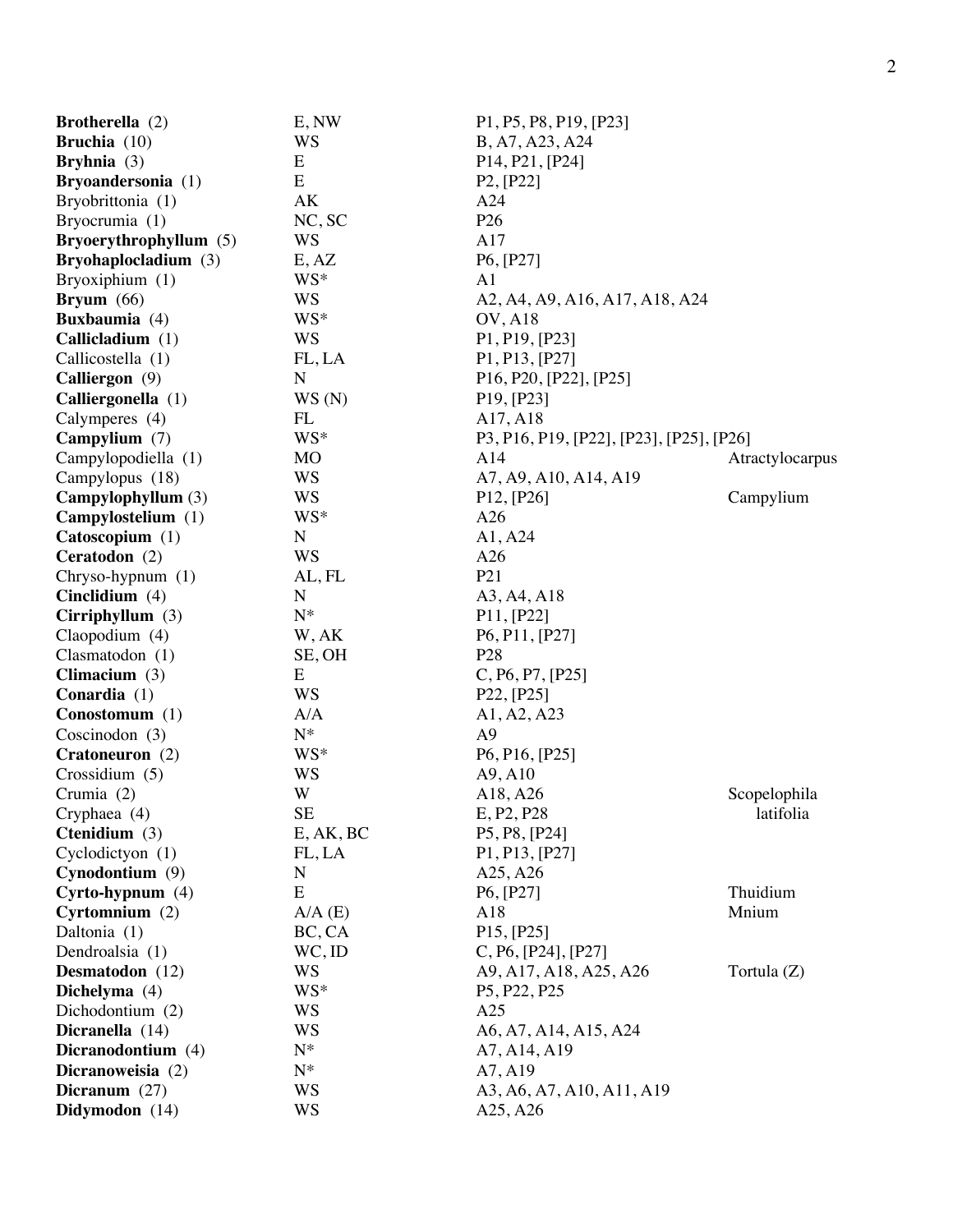| Diphyscium $(2)$         | E & BC      | A26                                                                     |                 |
|--------------------------|-------------|-------------------------------------------------------------------------|-----------------|
| Discelium $(1)$          | WS*         | A, A24                                                                  |                 |
| Distichium $(3)$         | WS          | A1                                                                      |                 |
| Ditrichum (10)           | <b>WS</b>   | A7, A15, A24                                                            |                 |
| Donnellia (1)            | FL          | P <sub>19</sub> , [P <sub>26</sub> ], P <sub>28</sub> ]                 | Meiothecium     |
| Donrichardsia (1)        | <b>TX</b>   | P20, [P25]                                                              |                 |
| <b>Drepanocladus</b> (7) | WS*         | P5, P16, P20, [P22], [P25]                                              |                 |
| Drummondia (1)           | E           | P <sub>4</sub> , [P <sub>28</sub> ]                                     |                 |
| Dryptodon $(1)$          | ${\bf N}$   | A10                                                                     |                 |
| Eccremidium $(1)$        | FL, GA      | B, A7                                                                   |                 |
| Encalypta (16)           | WS          | A9, A17, A25                                                            |                 |
| Entodon (10)             | <b>WS</b>   | P1, P2, P19, [P22], [P26]                                               |                 |
| Entodontopsis (1)        | FL          | P16, [P22]                                                              |                 |
| Entosthodon (12)         | <b>WS</b>   | A18, A24                                                                |                 |
| Ephemerum $(4)$          | <b>WS</b>   | A, B, A20, A23                                                          |                 |
| Epipterygium (1)         | <b>WC</b>   | A4, A8, A18                                                             |                 |
| Erpodium $(3)$           | GC          | A1, A8, A9, A20                                                         |                 |
| Eucladium (1)            | <b>WS</b>   | A17                                                                     |                 |
| Eurhynchium (4)          | <b>WS</b>   | P22, P25                                                                |                 |
| Fabronia (2)             | <b>WS</b>   | P <sub>25</sub>                                                         |                 |
| Fissidens (36)           | <b>WS</b>   | A, A1                                                                   |                 |
| <b>Fontinalis</b> (13)   | <b>WS</b>   | P1, P23, P26                                                            |                 |
| Forsstroemia (2)         | E           | E, P4, P19, P20, [P25], [P26], [P28]                                    |                 |
| <b>Funaria</b> $(11)$    | <b>WS</b>   | A24                                                                     |                 |
| Geheebia (1)             | A/A         | A5, A25                                                                 | Didymodon       |
| Globulinella (1)         | TX          | A26                                                                     | giganteus $(Z)$ |
| Gollania (1)             | <b>NW</b>   | P5, P19, [P23]                                                          |                 |
| Grimmia (34)             | <b>WS</b>   | A9, A19, A26                                                            |                 |
| Groutiella (2)           | FL          | P <sub>4</sub> , P <sub>15</sub> , P <sub>18</sub> , [P <sub>28</sub> ] |                 |
| Gymnostomiella (1)       | FL          | A22                                                                     |                 |
| Gymnostomum (2)          | <b>WS</b>   | A25                                                                     |                 |
| Gyroweisia (2)           | WS*         | A25, A26                                                                |                 |
| Hamatocaulis (2)         | $\mathbf N$ | P5, [P22], [P24]                                                        | Drepanocladus   |
| Haplohymenium (1)        | ${\bf E}$   | P27                                                                     |                 |
| Hedwigia $(1)$           | WS          | A17, P2, P7, P11, [P27]                                                 |                 |
| Helodium $(2)$           | WS*         | P6, P15, [P24]                                                          |                 |
| Henicodium (1)           | FL          | P <sub>24</sub>                                                         | Leucodontopsis  |
| Herpetineuron (1)        | S           | P <sub>28</sub>                                                         |                 |
| Herzogiella (4)          | WS*         | P1, P17, P19, [P23]                                                     |                 |
| Heterocladium (3)        | N, SE       | P6, P13, P14, P17, P20, P27, [P26], [P28]                               |                 |
| Heterophyllium (1)       | <b>SE</b>   | P <sub>19</sub> , [P <sub>26</sub> ]                                    |                 |
| <b>Homalia</b> $(1)$     | WS*         | P1, [P25]                                                               |                 |
| Homaliadelphus (1)       | <b>SE</b>   | P1, [P28]                                                               |                 |
| Homalotheciella (1)      | ${\bf E}$   | P <sub>22</sub>                                                         |                 |
| Homalothecium (7)        | W, N, AK    | P <sub>21</sub> , P <sub>22</sub>                                       |                 |
| Homomallium (3)          | E, AZ, NB   | P <sub>12</sub> , [P <sub>26</sub> ]                                    |                 |
| Hookeria (2)             | WS          | P1, [P28]                                                               |                 |
| Hygroamblystegium (3)    | <b>WS</b>   | P <sub>25</sub> , P <sub>28</sub>                                       | Amblystegium    |
| Hygrohypnum (17)         | <b>WS</b>   | P5, P13, P16, P19, P20, [P22], [P23], [P25], [P26]                      |                 |
| Hylocomiastrum (2)       | NE, N       | P6, P13, [P23], [P26]                                                   | Hylocomium      |
| Hylocomium (1)           | WS*         | P6, P7, P13, [P21], [P23], [P24]                                        |                 |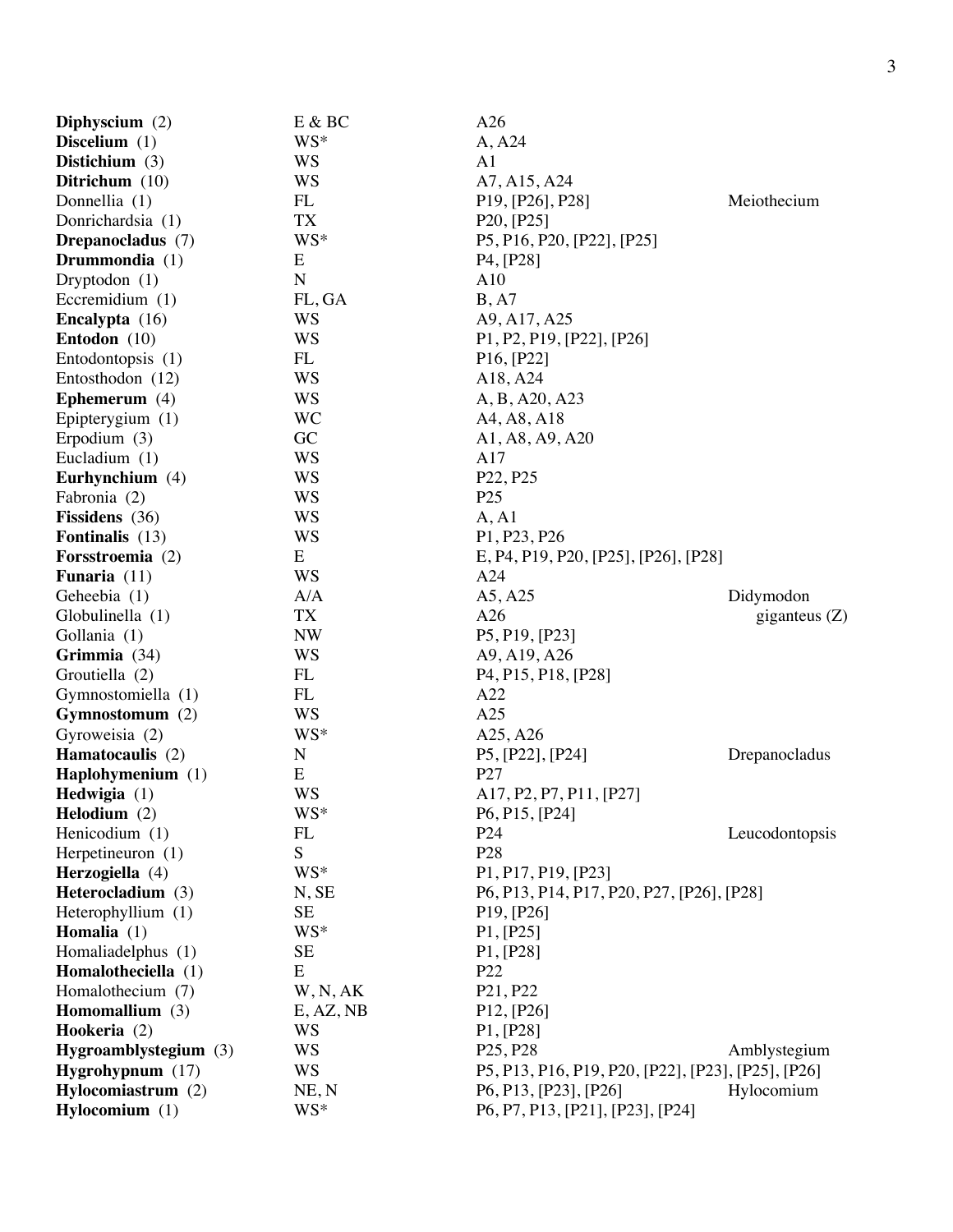| Hymenostylium (2)         | <b>WS</b>   | A25                                                                 | Gymnostomum            |
|---------------------------|-------------|---------------------------------------------------------------------|------------------------|
| <b>Hyophila</b> $(1)$     | E           | A12, A26                                                            | recurvirostrum         |
| <b>Hypnum</b> $(21)$      | <b>WS</b>   | P5, P7, P8, P19, [P23], [P25]                                       |                        |
| Hypopterygium (2)         | FL, BC, AK  | C, P10, [P28]                                                       |                        |
| Indusiella $(1)$          | AK          | A12, A15                                                            |                        |
| Isopterygiopsis (3)       | WS*         | P1, P5, [P23]                                                       |                        |
| <b>Isopterygium</b> $(1)$ | ${\bf E}$   | P1, P19, [P23]                                                      |                        |
| Isothecium (4)            | E, WC       | P16, P20, [P24], [P28]                                              |                        |
| Iwatsukiella (1)          | NW, OR      | P11, P26, P28                                                       |                        |
| Jaegerina (1)             | GC          | P <sub>4</sub> , P <sub>20</sub> , [P <sub>25</sub> ]               |                        |
| Jaffueliobryum (2)        | WS(W)       | A <sub>9</sub>                                                      |                        |
| Kiaeria (4)               | A/A         | A6, A7, A19                                                         |                        |
| Lepidopilum (1)           | FL          | P1, P13, [P28]                                                      |                        |
| Leptobryum $(1)$          | <b>WS</b>   | A7, A14                                                             |                        |
| Leptodictyum (2)          | <b>WS</b>   | P1, P22, P25                                                        | Amblystegium           |
| Leptodon $(1)$            | CO          | P <sub>28</sub>                                                     |                        |
| Leptodontium (2)          | <b>SE</b>   | A5, A18, A25                                                        |                        |
| Leptohymenium (1)         | NC, TN      | P <sub>24</sub>                                                     | Pterigynandrum         |
| Leptopterigynandrum (1)   | CO, AK      | P <sub>19</sub> , P <sub>20</sub> , [P <sub>27</sub> ]              |                        |
|                           |             |                                                                     |                        |
| Lescuraea $(2)$           | SW, CO, UT  | P <sub>6</sub> , P <sub>24</sub>                                    |                        |
| Leskea $(5)$              | E, OR       | P6, P27                                                             |                        |
| Leskeella $(1)$           | WS*         | P <sub>28</sub>                                                     |                        |
| Leucobryum (3)            | E           | A13                                                                 |                        |
| Leucodon $(2)$            | E, AZ       | E, P2, P5, P19, [P28]                                               |                        |
| Leucolepis $(1)$          | W           | $\mathcal{C}$                                                       |                        |
| Limbella $(1)$            | <b>OR</b>   | P15, [P22]                                                          | Sciaromium tricostatum |
| Limprichtia (2)           | ${\bf N}$   | P5, [P22], [P24]                                                    | Drepanocladus          |
| Lindbergia $(2)$          | WS*         | P27, P28                                                            |                        |
| Loeskeobryum (1)          | E           | P <sub>6</sub> , P <sub>7</sub> , P <sub>13</sub> , P <sub>23</sub> | Hylocomium             |
| Loeskypnum (2)            | ${\bf N}$   | P5, P16, [P22]                                                      | Drepanocladus &        |
| Lorentziella (1)          | TX          | B, A9                                                               | Calliergon             |
| Luisierella (1)           | GC          | A17                                                                 |                        |
| Lyellia $(1)$             | A/A         | A10, A15                                                            |                        |
| Macrocoma (1)             | <b>SA</b>   | P <sub>4</sub> , [P <sub>28</sub> ]                                 |                        |
| Macromitrium (1)          | GC          | P4, [P28]                                                           |                        |
| Meesia $(3)$              | $\mathbf N$ | A1, A14, A16, A24                                                   |                        |
| Metaneckera (1)           | W           | E, P1, P6, P9, [P25]                                                |                        |
| Micromitrium (5)          | <b>WS</b>   | <b>B</b> , A20                                                      |                        |
| Mielichhoferia (3)        | $N^*$       | A24                                                                 |                        |
| <b>Mnium</b> $(9)$        | <b>WS</b>   | A4, A18                                                             |                        |
| Molendoa (2)              | WS*         | A25                                                                 | Anoectangium           |
| Myrinia $(1)$             | <b>NW</b>   | P <sub>28</sub>                                                     | obtusifolium           |
| <b>Myurella</b> $(3)$     | N, E        | P <sub>2</sub> , P <sub>20</sub> , [P <sub>28</sub> ]               |                        |
| Myuroclada (1)            | AK          | P <sub>25</sub>                                                     |                        |
| Neckera (3)               | WS*         | E, P1, P9, [P26]                                                    |                        |
| Neckeropsis (2)           | FL          | P1, [P28]                                                           |                        |
| Neohyophila (1)           | CA, FL, GA  | A12, A26                                                            | Plaubella $(Z)$        |
| Neomacounia (1)           | ON          | E, P4, P20, [P26]                                                   | Forsstroemia           |
| Octoblepharum (1)         | FL, LA      | A13                                                                 |                        |
| Oedipodium (1)            | AK, WA      | A18                                                                 |                        |
| Oligotrichum (4)          | <b>NW</b>   | A10, A15                                                            |                        |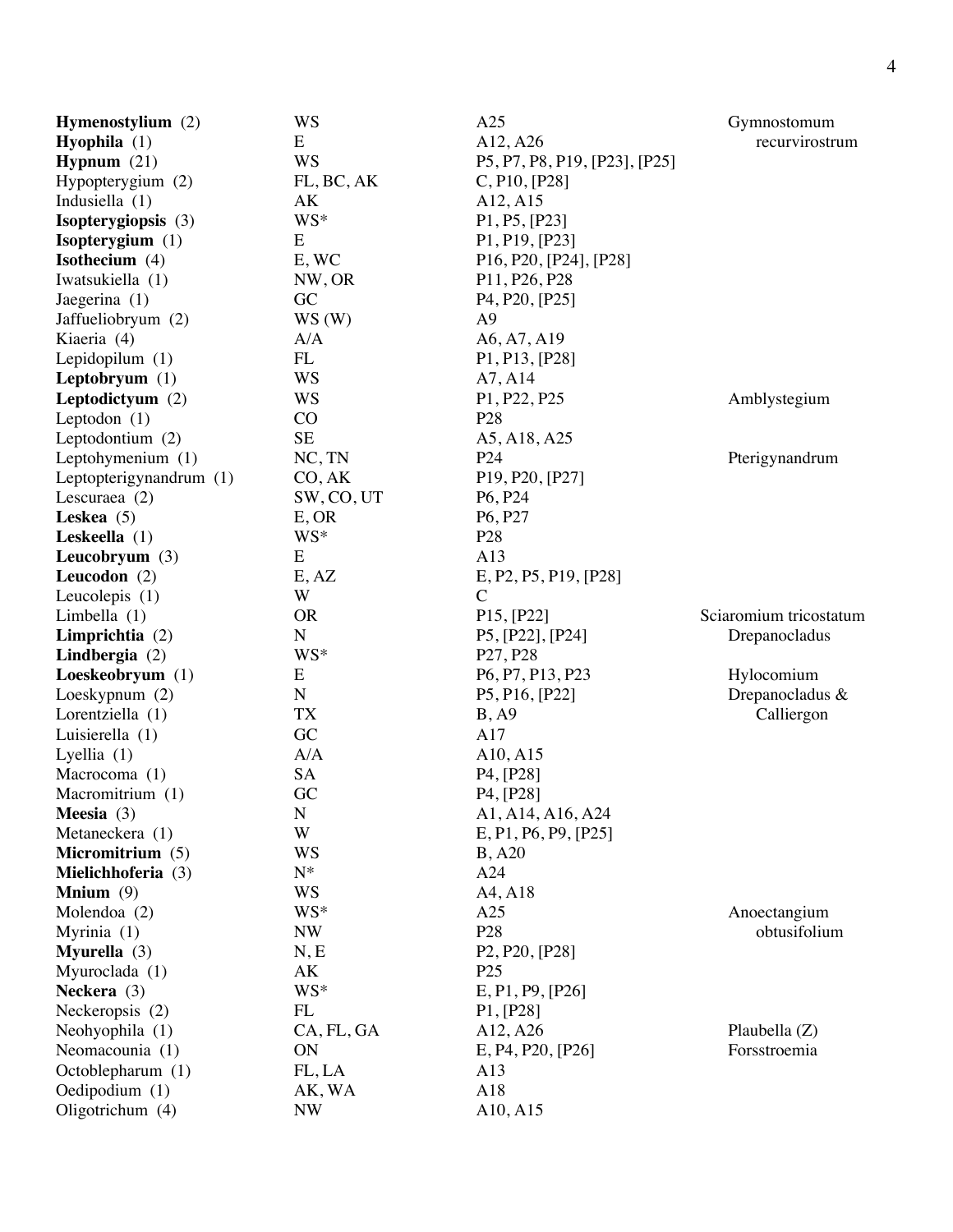| <b>Oncophorus</b> (3)    | <b>WS</b>   | A7, A15, A26                                                            |                    |
|--------------------------|-------------|-------------------------------------------------------------------------|--------------------|
| Oreas $(1)$              | A/A         | A26                                                                     |                    |
| Orthodontium (2)         | SA, WC      | A7, A21, A24                                                            |                    |
| Orthothecium (6)         | WC, MN, CO  | P <sub>23</sub> , P <sub>26</sub>                                       |                    |
| <b>Orthotrichum</b> (37) | WS          | A9, A25, A26                                                            |                    |
| Oxystegus (2)            | <b>WS</b>   | A17                                                                     | Trichostomum $(Z)$ |
| Palamocladium (1)        | SA, TX      | P16, [P25]                                                              |                    |
| Paludella (1)            | N           |                                                                         |                    |
|                          | <b>WS</b>   | A1, A3, A5, A16                                                         |                    |
| Palustriella (2)         | FL, LA      | P5, P6, P16, [P25]                                                      | Cratoneuron        |
| Papillaria (1)           |             | D, P24                                                                  |                    |
| Paraleptodontium (1)     | BC          | A17                                                                     | Trichostomum       |
| Paraleucobryum (2)       | $N^*$       | A6, A7, A14, A19                                                        | recurvifolium (Z)  |
| Phascum $(4)$            | WS          | B, A9                                                                   | Tortula (Z)        |
| Philonotis (10)          | <b>WS</b>   | A4, A22, A23                                                            |                    |
| Physcomitrella (2)       | <b>WS</b>   | B                                                                       |                    |
| Physcomitrium (6)        | <b>WS</b>   | <b>B</b> , A24                                                          |                    |
| Pireella (2)             | GC          | C, P24, P25                                                             |                    |
| Plagiobryum (2)          | A/A         | A2, A4, A17, P2, P7, P28                                                |                    |
| Plagiomnium (9)          | <b>WS</b>   | A1, A18                                                                 |                    |
| Plagiopus (1)            | $N^*$       | A26                                                                     |                    |
| Plagiothecium (7)        | <b>WS</b>   | P1, P17, P20, [P23], [P26]                                              |                    |
| Platydictya (4)          | <b>WS</b>   | P <sub>12</sub> , [P <sub>26</sub> ], [P <sub>28</sub> ]                |                    |
| Platygyrium (2)          | WS*         | P5, P19, [P26]                                                          |                    |
| Platyhypnidium (2)       | <b>WS</b>   | P <sub>20</sub> , P <sub>22</sub>                                       | Eurhynchium        |
| Platylomella (1)         | E           | P <sub>15</sub> , [P <sub>28</sub> ]                                    | Sciaromium         |
| Pleuridium (6)           | WS          | B, A2, A7                                                               |                    |
| Pleurochaete (1)         | <b>SE</b>   | A5, A17                                                                 |                    |
| Pleuroziopsis (1)        | <b>NW</b>   | C, P14, [P22]                                                           |                    |
| Pleurozium (1)           | WS          | P7, P19, [P23]                                                          |                    |
| Pogonatum $(5)$          | WS          | A, A10, A15                                                             |                    |
| Pohlia (30)              | WS          | A4, A16, A21, A24                                                       |                    |
| Polytrichastrum (1)      | WS          | A10, A15                                                                |                    |
| Polytrichum (15)         | <b>WS</b>   | A3, A9, A10, A12, A15                                                   |                    |
| Porotrichum (2)          | W           | C, P1, [P24], [P25], [P27], [P28]                                       |                    |
| <b>Pottia</b> $(9)$      | <b>WS</b>   | A17, A26                                                                | Tortula (Z)        |
| Pseudephemerum (1)       | BC, OR      | B                                                                       |                    |
| Pseudobraunia (1)        | <b>WC</b>   | P11, [P27]                                                              |                    |
| Pseudobryum (1)          | $N^*$       | A18                                                                     |                    |
| Pseudocalliergon (1)     | $\mathbf N$ | P13, P20, P26                                                           | Scorpidium         |
| Pseudocrossidium (5)     | WC, SW      | A9, A18, A25                                                            | turgescens         |
| Pseudocryphaea (1)       | FL          | C, P25                                                                  |                    |
| Pseudoditrichum (1)      | NT          | A7, A15                                                                 |                    |
| Pseudoleskea (8)         | W           | P6, [P27]                                                               |                    |
| Pseudoleskeella (3)      | N, W        | P12, P20, [P25], [P26], [P28]                                           |                    |
|                          |             |                                                                         |                    |
| Pseudoscleropodium (1)   | WC, NY      | P <sub>2</sub> , P <sub>16</sub> , P <sub>20</sub> , [P <sub>22</sub> ] |                    |
| Pseudotaxiphyllum (3)    | <b>WS</b>   | P1, [P23]                                                               |                    |
| Psilopilum (2)           | A/A         | A10, A18                                                                | Oligotrichum       |
| Pterigynandrum (1)       | WS*         | P <sub>24</sub>                                                         |                    |
| Pterogonium (1)          | <b>WC</b>   | P <sub>2</sub> , P <sub>19</sub> , [P <sub>24</sub> ]                   |                    |
| Pterygoneurum (5)        | <b>WS</b>   | <b>B</b> , A9, A10                                                      |                    |
| Ptilium $(1)$            | WS*         | C, P5, P8, P19, [P23]                                                   |                    |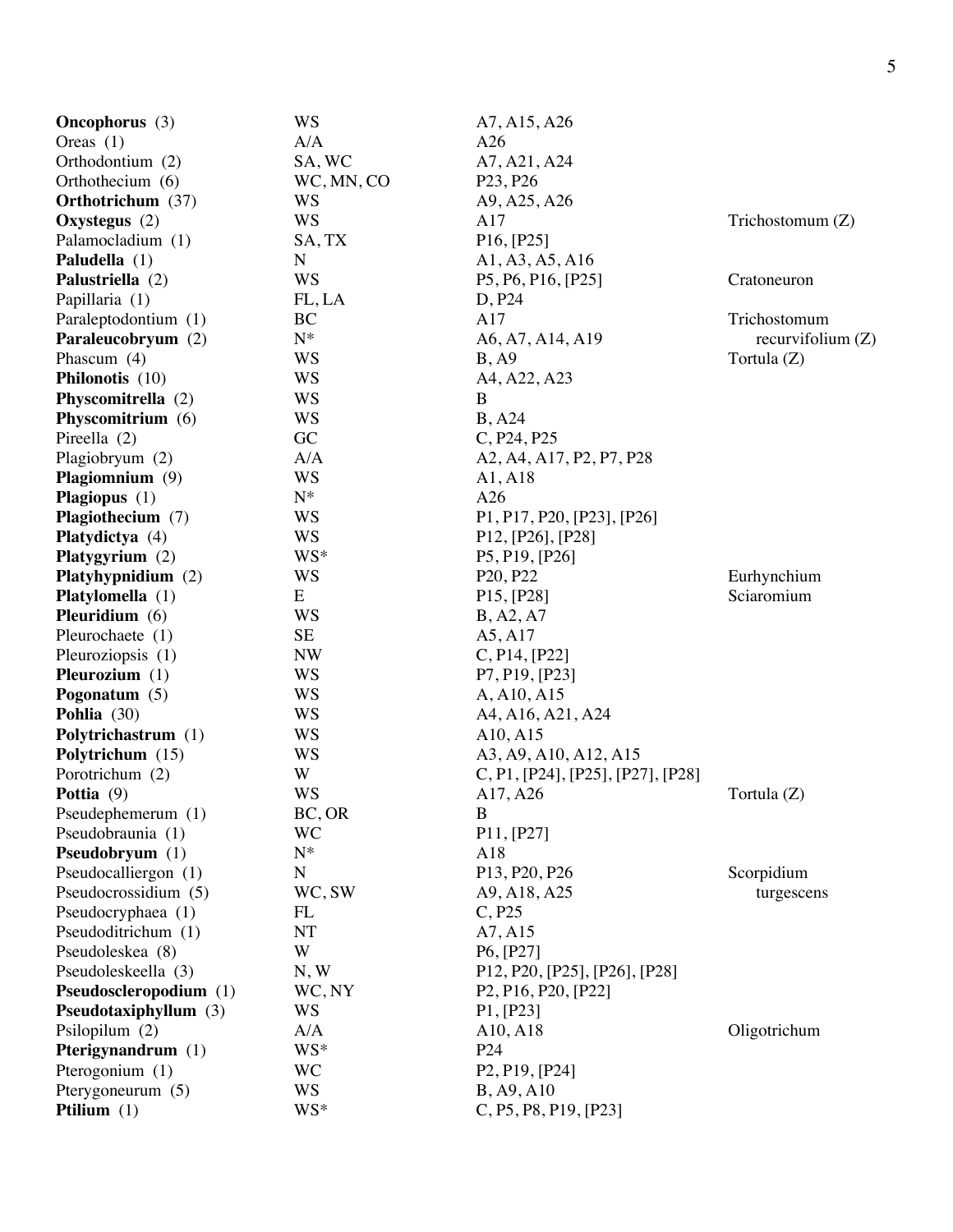| Ptychomitrium (5)    | WS                 | A26                                                                                                        |               |
|----------------------|--------------------|------------------------------------------------------------------------------------------------------------|---------------|
| Pylaisiadelpha (1)   | E                  | P5, P19, [P23]                                                                                             | Brotherella   |
| Pylaisiella (4)      | WS*                | E, P5, P19, [P26]                                                                                          | tenuirostris  |
| Pyramidula (1)       | E                  | B, A9                                                                                                      |               |
| Pyrrhobryum (1)      | GC                 | A26                                                                                                        | Rhizogonium   |
| Racomitrium (24)     | <b>WS</b>          | P11, P27, P28                                                                                              |               |
| Racopilum (1)        | FL                 | P1, P10, P[28]                                                                                             |               |
| Rauiella (2)         | E, AZ              | P <sub>6</sub> , [P <sub>27</sub> ]                                                                        | Thuidium      |
| Rhabdoweisia (2)     | E                  | A26                                                                                                        |               |
| Rhachithecium (1)    | <b>SE</b>          | A26                                                                                                        | Tortula       |
| Rhexophyllum $(1)$   | <b>SW</b>          | A5, A15, A25                                                                                               | propagulosa   |
| Rhizomnium (8)       | <b>WS</b>          | A3, A4, A18                                                                                                |               |
| Rhodobryum (2)       | <b>WS</b>          | <b>OV, A18</b>                                                                                             |               |
| Rhytidiadelphus (4)  | WS*                | P3, P5, P7, P13, P19, [P21], [P23], [P24], [P26]                                                           |               |
| Rhytidiopsis (1)     | <b>NW</b>          | P5, P6, P9, [P23]                                                                                          |               |
| Rhytidium $(1)$      | WS*                | P5, P9, [P24]                                                                                              |               |
| Roellia (1)          | WC, NW, CO         | A4, A18                                                                                                    |               |
| Saelania (1)         | $N^*$              | A10                                                                                                        |               |
| Sanionia (2)         | WS*                | P5, [P22], [P25]                                                                                           | Drepanocladus |
| Sarmenthypnum (1)    | A/A                | P <sub>16</sub> , [P <sub>22</sub> ], P <sub>25</sub>                                                      | Calliergon    |
| Schistidium (13)     | <b>WS</b>          | A9, A26                                                                                                    | sarmentosum   |
| Schistostega (1)     | WS*                | A, A1, A20                                                                                                 |               |
| Schlotheimia (2)     | CP, SA             | P <sub>4</sub> , P <sub>9</sub> , [P <sub>28</sub> ]                                                       |               |
| Schwetschkeopsis (1) | E                  | P <sub>27</sub>                                                                                            |               |
| Scleropodium (5)     | W                  | P <sub>22</sub> , P <sub>25</sub>                                                                          |               |
| Scopelophila (2)     | ${\bf E}$          | A3, A26                                                                                                    |               |
| Scorpidium (1)       | WS*                | P <sub>2</sub> , P <sub>5</sub> , P <sub>9</sub> , P <sub>19</sub> , [P <sub>23</sub> ]                    |               |
| Scouleria (2)        | WC, NW             | A18, A26                                                                                                   |               |
| Seligeria (13)       |                    | A7, A24                                                                                                    |               |
|                      | WS(N)<br>E         |                                                                                                            |               |
| Sematophyllum (4)    | <b>WS</b>          | P5, P19, [P23], [P26], [P28]                                                                               |               |
| Sphagnum (72)        |                    | <b>OV, A20</b>                                                                                             |               |
| Splachnobryum (1)    | SW, GC             | A18, A24                                                                                                   |               |
| Splachnum (6)        | N, CP, SA          | F, A9                                                                                                      |               |
| Steerecleus (1)      | E, WA<br><b>NW</b> | P1, P22                                                                                                    |               |
| Stegonia (2)         |                    | A9, A26                                                                                                    | Pottia        |
| Stereophyllum (1)    | SC, FL, TX         | P27, P28                                                                                                   |               |
| Symblepharis (1)     | <b>SW</b>          | A7, A15                                                                                                    |               |
| Syrrhopodon (6)      | E(GC)              | A17, A18                                                                                                   |               |
| Taxiphyllum (4)      | E, SW              | P <sub>1</sub> , P <sub>20</sub> , [P <sub>21</sub> ], [P <sub>23</sub> ]                                  |               |
| [Takakia] [1]        | <b>NW</b>          | A7<br>P <sub>24</sub>                                                                                      |               |
| Taxithelium (1)      | FL<br>$N^*$        |                                                                                                            |               |
| Tayloria (6)         |                    | F, A24                                                                                                     |               |
| Tetraphis (2)        | WS                 | A26                                                                                                        |               |
| Tetraplodon (5)      | $\mathbf N$        | F, A9                                                                                                      |               |
| Tetrodontium (3)     | ${\bf N}$          | A20, A24                                                                                                   |               |
| Thamnobryum (2)      | <b>WS</b>          | $\mathsf{C}$                                                                                               |               |
| <b>Thelia</b> $(3)$  | E                  | P <sub>2</sub> , P <sub>6</sub> , P <sub>15</sub> , P <sub>18</sub> , P <sub>20</sub> , [P <sub>27</sub> ] |               |
| Thuidium $(5)$       | E, NW              | P <sub>6</sub> , [P <sub>27</sub> ]                                                                        |               |
| Timmia $(4)$         | <b>WS</b>          | A15, A25, A26                                                                                              |               |
| Timmiella (2)        | WC, SW, TX         | A26                                                                                                        |               |
| Tomentypnum (2)      | WS*                | P6, [P25]                                                                                                  |               |